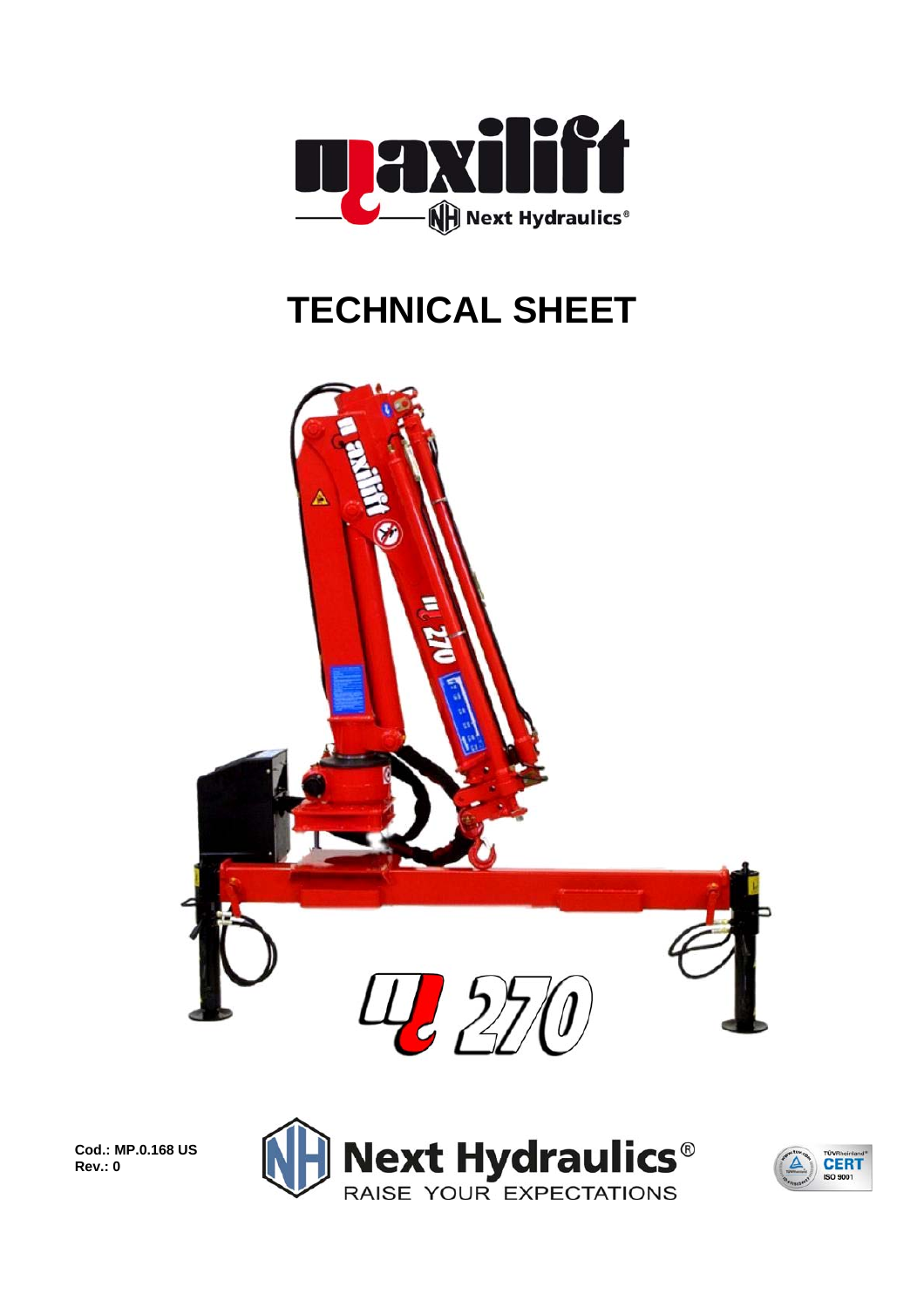





 $\circ$ 

 $\mathsf D$ 

| <b>CRANE</b>     |                    | в      | C.      | D       | max  |  |
|------------------|--------------------|--------|---------|---------|------|--|
| <b>ML 270.2</b>  | 20 7/8"            | 5 1/8" | 33 7/8" | 24 1/4" | 126" |  |
| <b>ML 270.3</b>  | 21 1/4"<br>6"      |        | 37"     | 37"     | 165" |  |
| <b>ML 270L.2</b> | 22 1/2"<br>8 3/4"  |        | 34 3/4" | 30 1/2" | 150" |  |
| <b>ML 270L.3</b> | 23 1/4"<br>10 1/4" |        | 38 1/4" | 46"     | 197" |  |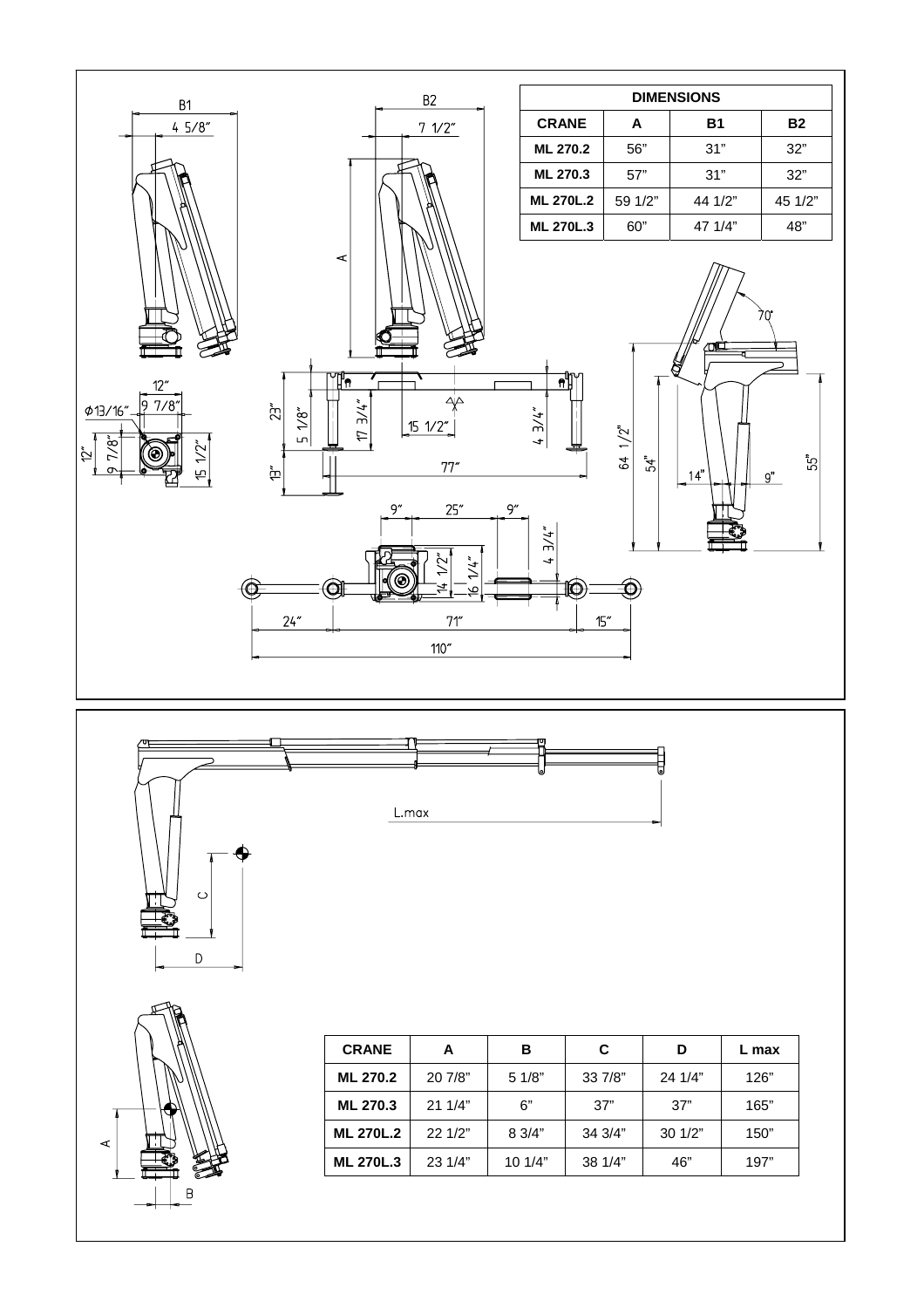|                                                |              | <b>VERSION</b>           |          |           |                  |  |  |
|------------------------------------------------|--------------|--------------------------|----------|-----------|------------------|--|--|
| <b>TECHNICAL DATA</b>                          | U.M.         | ML 270.2                 | ML 270.3 | ML 270L.2 | <b>ML 270L.3</b> |  |  |
| <b>CRANE RATING</b>                            | ft Ibs       |                          |          | 18500     |                  |  |  |
| (HYDRAULICS)<br>STANDARD EXTENSIONS Nr         | $N^{\circ}$  | 2H                       | 3H       | 2H        | 3H               |  |  |
| <b>STANDARD OUTREACH</b>                       | ft           | 10'6"                    | 13'9''   | 12'5''    | 16' 5"           |  |  |
| <b>SLEWING ANGLE</b>                           | $\circ$      | $360^\circ$<br>$5^\circ$ |          |           |                  |  |  |
| <b>MAXIMUM ANGLE SLOPE</b>                     | $\circ$      |                          |          |           |                  |  |  |
| <b>SLEWING TORQUE</b>                          | ft Ibs       |                          |          | 2580      |                  |  |  |
| MAX, LIFTING HEIGHT FROM CRANE BASE            | ft           | 14'1''                   | 17'      | $15'$ 9"  | 19' 4"           |  |  |
| SUGGESTED OIL FLOW                             | gpm          | $2.6 \div 3.2$           |          |           |                  |  |  |
| <b>MAX. WORKING PRESSURE</b>                   | p.s.i.       | 3190                     |          |           |                  |  |  |
| VERS. H<br><b>BASIC CRANE WEIGHT</b>           |              | 495                      | 560      | 520       | 595              |  |  |
| VERS. E                                        | lbs          | 540                      | 605      | 560       | 640              |  |  |
| <b>BASE WEIGHT WITH EXTENDABLE STABILIZERS</b> | lbs          | $225 \div 240$           |          |           |                  |  |  |
| BEAM WEIGHT WITH 2 EXTENDABLE STABILIZERS      | lbs          | $150 \div 180$           |          |           |                  |  |  |
| MOTOR ABSORPTION FOR ELECTROHYDR, CRANE 12V    | A<br>min/max | 80/240                   | 80/240   | 80/240    | 80/240           |  |  |
| MOTOR ABSORPTION FOR ELECTROHYDR, CRANE 24V    | A<br>min/max | 50/150                   | 50/150   | 50/150    | 50/150           |  |  |

| <b>WINCH SPECIFICATIONS</b>                 | U.M. |       |
|---------------------------------------------|------|-------|
| MAX. WINCH SINGLE LINE CAPACITY (3rd LAYER) |      | 1540  |
| ROPE DIAMETER                               |      | 9/32" |
| ROPE LENGTH                                 | ft   | 82    |
| <b>WINCH KIT WEIGHT</b>                     |      | 155   |

| <b>VERSION</b> | <b>DESCRIPTION</b> |  |  |  |  |  |
|----------------|--------------------|--|--|--|--|--|
| "E" 12V        | ELECTROHYDRAULIC   |  |  |  |  |  |
| "E" 24V        | ELECTROHYDRAULIC   |  |  |  |  |  |
| "Н"            | HYDRAULIC          |  |  |  |  |  |

| <b>OPERATING TIMES</b> |                |                |      |                   |                               |       |        |                              |       |       |        |        |
|------------------------|----------------|----------------|------|-------------------|-------------------------------|-------|--------|------------------------------|-------|-------|--------|--------|
| VERS.                  | SLEW.<br>(rpm) | LIFT.<br>(sec) |      | LOWERING<br>(sec) | <b>EXTENSION OUT</b><br>(sec) |       |        | <b>EXTENSION IN</b><br>(sec) |       |       |        |        |
|                        |                | p min          | pmax |                   | 270.2                         | 270.3 | 270L.2 | 270L.3                       | 270.2 | 270.3 | 270L.2 | 270L.3 |
| "E" 12/24V             | 2.4            | 17             | 30   | 16                | 16                            | 23    | 19     | 28                           | 8     | 13    | 9      | 15     |
| (PTO)<br>"Н"           | 2.7            | 17             |      | 16                | 16                            | 23    | 19     | 28                           | 8     | 13    | 9      | 15     |

p min: min. working pressure p max: max. working pressure